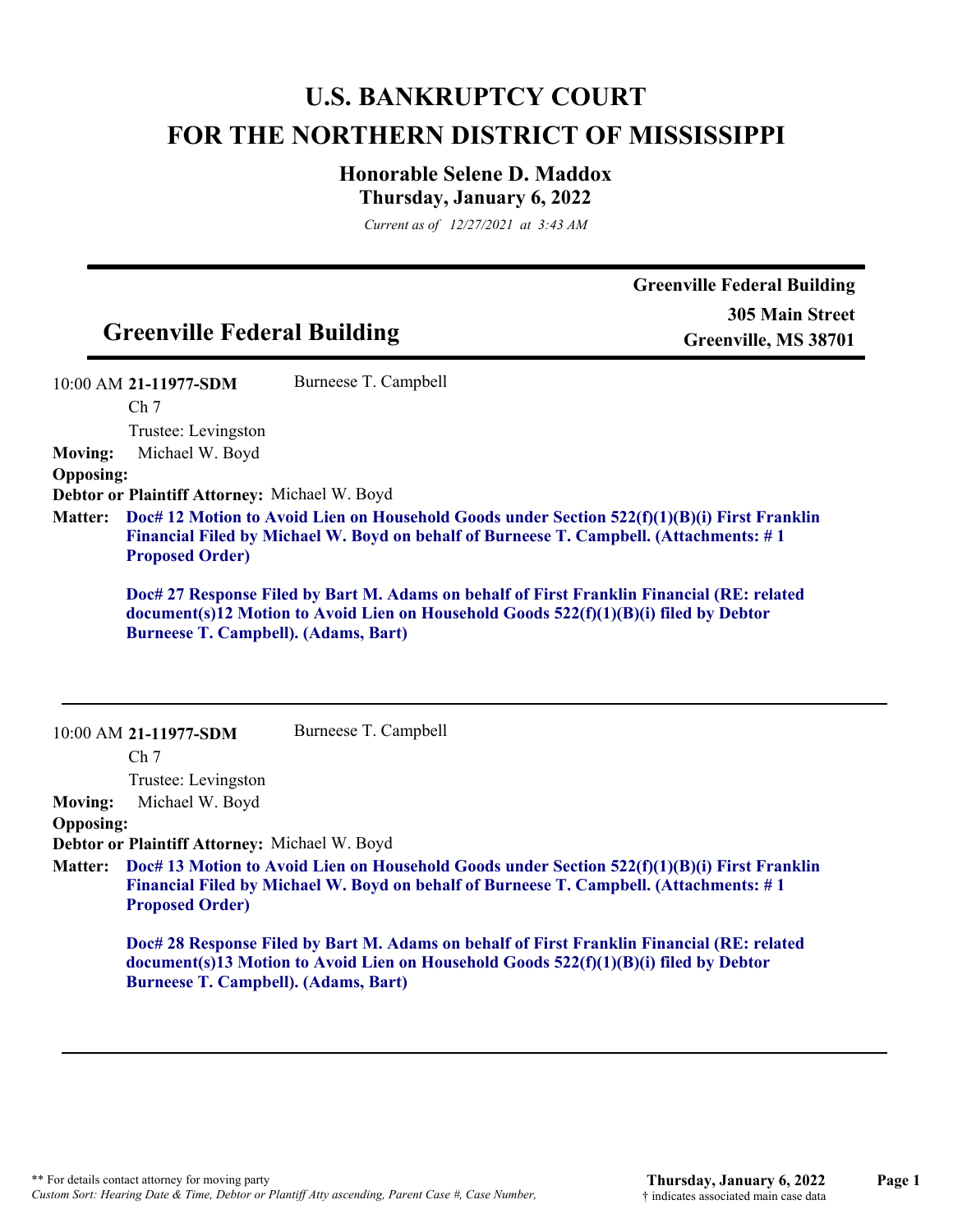| <b>Moving:</b><br><b>Opposing:</b>                                                                                                                                                                                                                                                                                          | 10:00 AM 21-12013-SDM<br>Ch <sub>13</sub><br>Trustee: Barkley<br>Locke D. Barkley<br>Debtor or Plaintiff Attorney: Michael W. Boyd | Dorothy M. Robinson                                                                                   |  |
|-----------------------------------------------------------------------------------------------------------------------------------------------------------------------------------------------------------------------------------------------------------------------------------------------------------------------------|------------------------------------------------------------------------------------------------------------------------------------|-------------------------------------------------------------------------------------------------------|--|
|                                                                                                                                                                                                                                                                                                                             | D. Barkley on behalf of Locke D. Barkley                                                                                           | Matter: Doc# 15 Objection to Confirmation of Chapter 13 Plan (First Amended Plan Dkt.) Filed by Locke |  |
|                                                                                                                                                                                                                                                                                                                             | 10:00 AM 18-10039-SDM<br>Ch <sub>13</sub><br>Trustee: Barkley                                                                      | Nicoscia Robinson                                                                                     |  |
| <b>Moving:</b><br><b>Opposing:</b><br>Debtor or Plaintiff Attorney: W. Heath Franklin<br>Doc# 48 Trustee's Notice and Motion to Dismiss Case for Failure to Make Plan Payments.<br><b>Matter:</b><br>Responses due by 12/2/2021.<br>Doc# 49 Response Filed by W. Heath Franklin on behalf of Nicoscia Robinson (RE: related |                                                                                                                                    |                                                                                                       |  |
|                                                                                                                                                                                                                                                                                                                             | (Franklin, W.)                                                                                                                     | document(s)48 Trustee's Notice and Motion to Dismiss Case for Failure to Make Plan Payments).         |  |

|                  | $10:00$ AM 18-13651-SDM                                                                                                       | Shirlean Ramsey                                                                                                                                                                        |  |
|------------------|-------------------------------------------------------------------------------------------------------------------------------|----------------------------------------------------------------------------------------------------------------------------------------------------------------------------------------|--|
|                  | Ch <sub>13</sub>                                                                                                              |                                                                                                                                                                                        |  |
|                  | Trustee: Barkley                                                                                                              |                                                                                                                                                                                        |  |
| <b>Moving:</b>   |                                                                                                                               |                                                                                                                                                                                        |  |
| <b>Opposing:</b> |                                                                                                                               |                                                                                                                                                                                        |  |
|                  | <b>Debtor or Plaintiff Attorney: W. Heath Franklin</b>                                                                        |                                                                                                                                                                                        |  |
|                  | Matter: Doc# 53 Trustee's Notice and Motion to Dismiss Case for Failure to Make Plan Payments.<br>Responses due by 12/2/2021. |                                                                                                                                                                                        |  |
|                  | (Franklin, W.)                                                                                                                | Doc# 54 Response Filed by W. Heath Franklin on behalf of Shirlean Ramsey (RE: related<br>document(s)53 Trustee's Notice and Motion to Dismiss Case for Failure to Make Plan Payments). |  |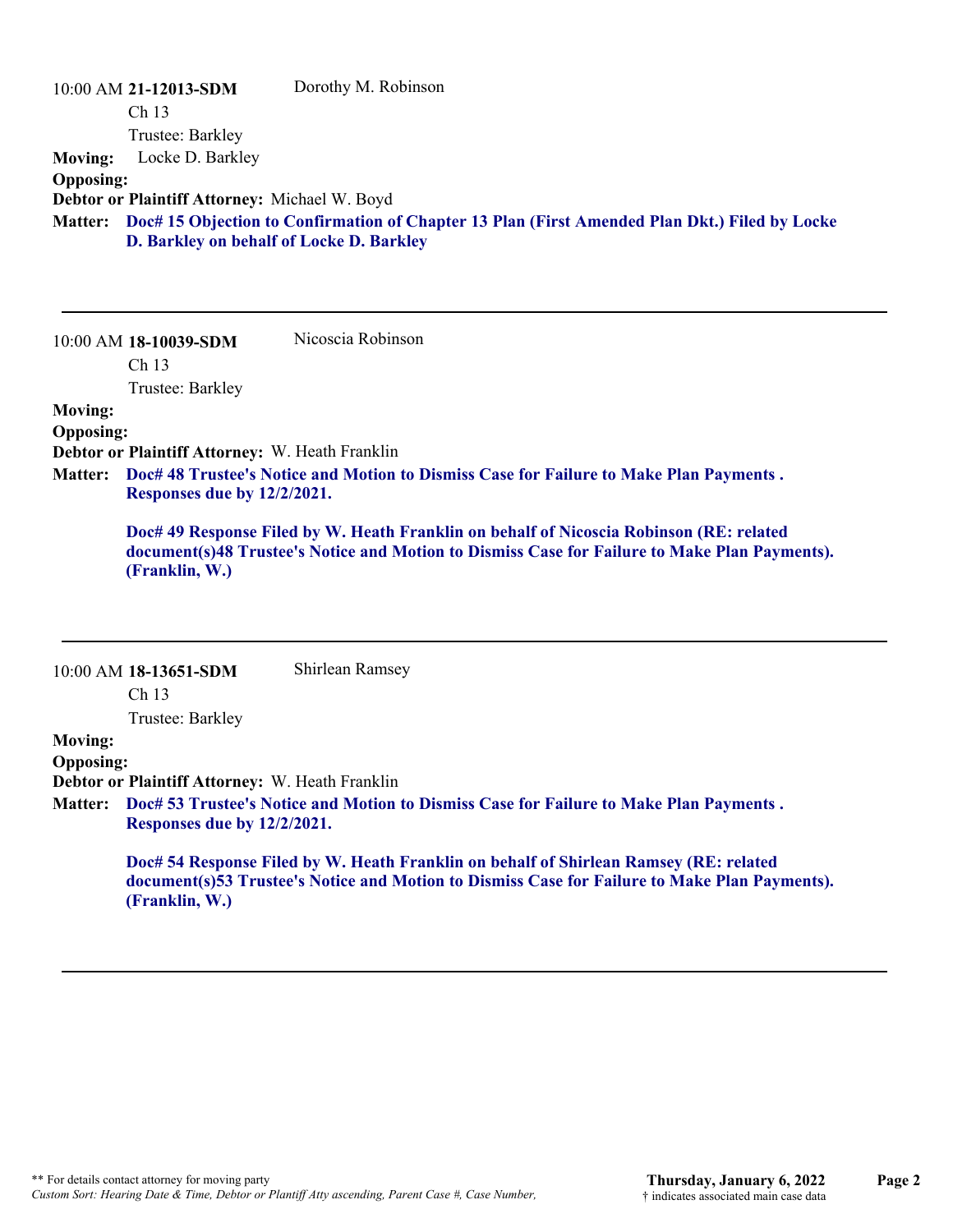#### 10:00 AM **19-11516-SDM**

Albert Tucker

Ch 13

Trustee: Barkley

**Moving:**

**Opposing:**

**Debtor or Plaintiff Attorney:** W. Heath Franklin

**Doc# 61 Trustees Notice and Motion to Dismiss Case for Failure to Make Plan Payments . Matter: Responses due by 12/2/2021. Modified resp ddl per amended doc on 11/10/2021 .**

**Doc# 62 Amended Document Amended Filed by Locke D. Barkley on behalf of Locke D. Barkley RE: (related document(s)61 Trustee's Notice and Motion to Dismiss Case for Failure to Make Plan Payments). (Barkley, Locke)**

**Doc# 63 Response Filed by W. Heath Franklin on behalf of Albert Tucker (RE: related document(s)61 Trustee's Notice and Motion to Dismiss Case for Failure to Make Plan Payments). (Franklin, W.)**

10:00 AM **20-11752-SDM** 

Thomas Stampley

Ch 13

Trustee: Barkley

## **Moving:**

**Opposing:**

**Debtor or Plaintiff Attorney:** W. Heath Franklin

**Doc# 70 Trustees Notice and Motion to Dismiss Case for Failure to Make Plan Payments . Matter: Responses due by 12/2/2021. Modified on 11/10/2021 resp ddl per Amended Doc.**

**Doc# 71 Amended Document Amended Filed by Locke D. Barkley on behalf of Locke D. Barkley RE: (related document(s)70 Trustee's Notice and Motion to Dismiss Case for Failure to Make Plan Payments). (Barkley, Locke)**

**Doc# 72 Response Filed by Thomas Stampley (RE: related document(s)70 Trustee's Notice and Motion to Dismiss Case for Failure to Make Plan Payments, 71 Amended Document filed by Trustee Locke D. Barkley). Entered on Docket by: (EL)**

| 10:00 AM 21-11938-SDM | Sylvia S. Ferguson |
|-----------------------|--------------------|
|-----------------------|--------------------|

Ch 13

Trustee: Barkley

**Moving:** Kelli Michelle Stevens

#### **Opposing:**

**Debtor or Plaintiff Attorney:** W. Heath Franklin

**Doc# 19 Objection to Confirmation of Chapter 13 Plan Filed by Kelli Michelle Stevens on behalf Matter: of Tower Loan of Mississippi LLC**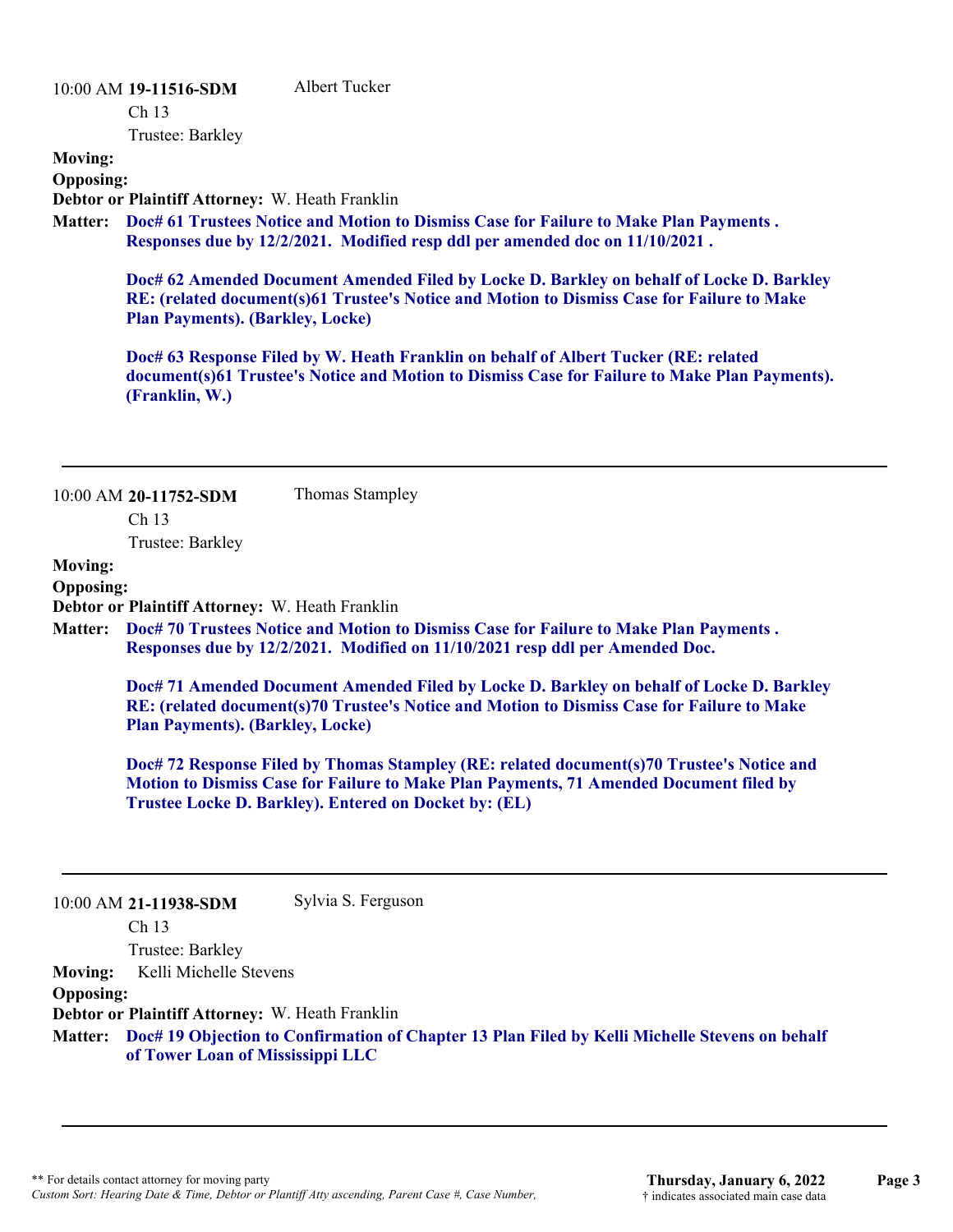Ch 11

#### Express Grain Terminals, LLC

**Moving:** Ronald Keith Foreman

**Opposing:**

**Debtor or Plaintiff Attorney:** Craig M. Geno

**Doc# 1526 Motion for Relief from Stay . Filed by Edward E. Lawler Jr. on behalf of State of Matter: Mississippi Department of Agriculture. (Attachments: # 1 Exhibit A-Licenses # 2 Exhibit B-Pending Courts Ruling on Motion To File Under Seal # 3 Exhibit C-B-Pending Courts Ruling on Motion To File Under Seal)**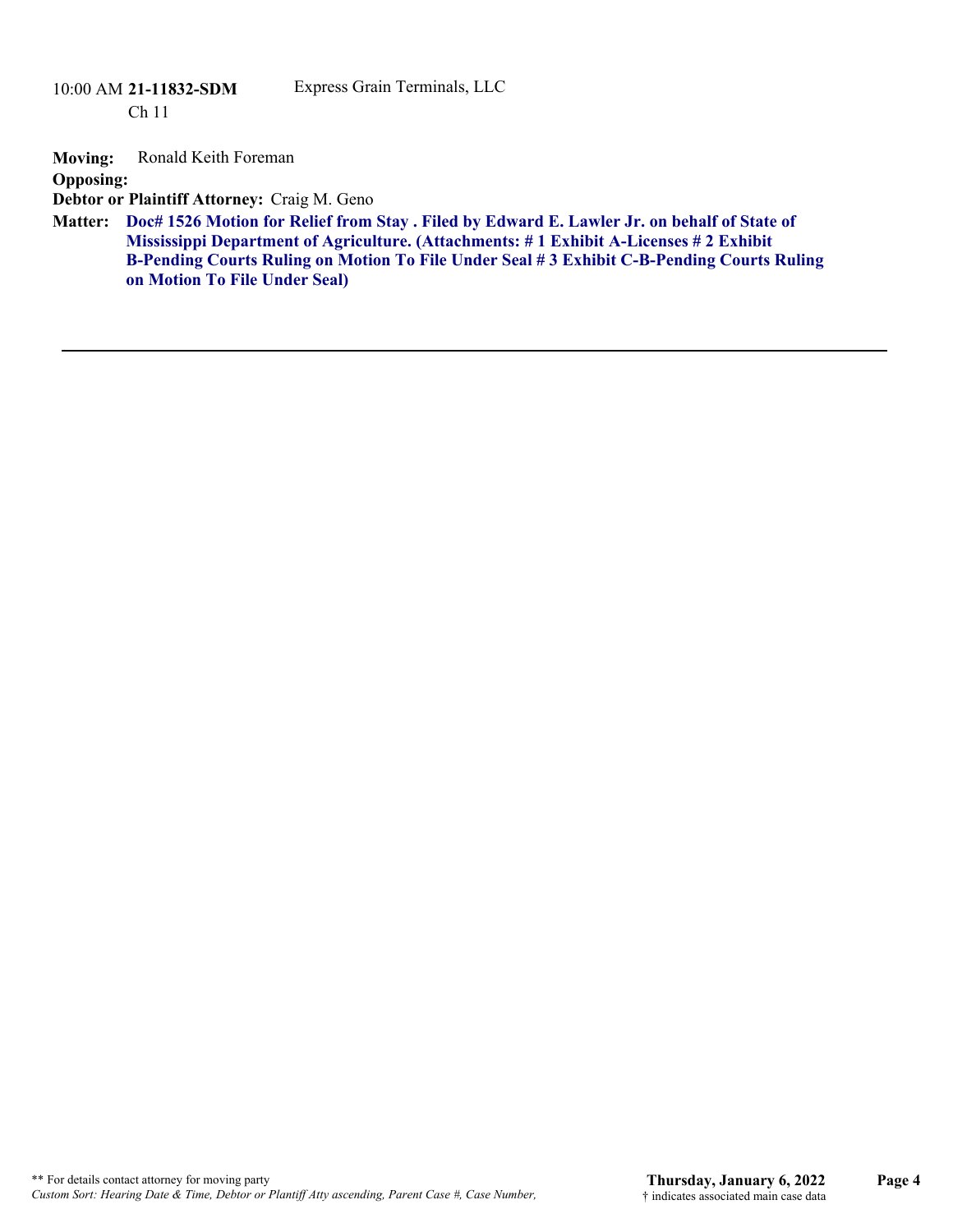10:00 AM **21-11833-SDM**  Ch 11 John Coleman

**Moving:** Craig M. Geno

**Opposing:**

**Debtor or Plaintiff Attorney:** Craig M. Geno Charles J. Swayze

Matter: Doc# 66 Motion to Dismiss Case Filed by Craig M. Geno on behalf of John Coleman.

**Doc# 77 Objection Filed by Eileen N. Shaffer on behalf of Farm Group (RE: related document(s)66 Motion to Dismiss Case filed by Debtor John Coleman). (Shaffer, Eileen)** 

**Doc# 78 Objection Filed by Edward E. Lawler Jr. on behalf of Mississippi Department of Agriculture and Commerce (RE: related document(s)66 Motion to Dismiss Case filed by Debtor John Coleman). (Lawler, Edward)** 

**Doc# 79 Objection to Motion to Dismiss and Joinder in Other Objections to Dismissal [Dkt. #77 & #78] Filed by Kristina M. Johnson on behalf of Bank of Commerce, First South Farm Credit, ACA (RE: related document(s)66 Motion to Dismiss Case filed by Debtor John Coleman). (Johnson, Kristina)**

**Doc# 80 Joinder Filed by D. Andrew Phillips on behalf of Farm Group III, Farm Group II RE: (related document(s)77 Objection filed by Creditor Farm Group). (Phillips, D.)** 

**Doc# 81 Joinder Filed by D. Andrew Phillips on behalf of Farm Group II, Farm Group III RE: (related document(s)78 Objection filed by Creditor Mississippi Department of Agriculture and Commerce). (Phillips, D.)**

**Doc# 82 Joinder Filed by D. Andrew Phillips on behalf of Farm Group II, Farm Group III RE: (related document(s)79 Objection filed by Creditor First South Farm Credit, ACA, Creditor Bank of Commerce). (Phillips, D.)**

**Doc# 83 Joinder Filed by James P. Wilson Jr. on behalf of Planters Bank & Trust Company RE: (related document(s)77 Objection filed by Creditor Farm Group). (Wilson, James)** 

**Doc# 84 Joinder Filed by James P. Wilson Jr. on behalf of Planters Bank & Trust Company RE: (related document(s)78 Objection filed by Creditor Mississippi Department of Agriculture and Commerce). (Wilson, James)**

**Doc# 85 Joinder Filed by James P. Wilson Jr. on behalf of Planters Bank & Trust Company RE: (related document(s)79 Objection filed by Creditor First South Farm Credit, ACA, Creditor Bank of Commerce). (Wilson, James)**

### 10:00 AM **21-11755-SDM**

Ch 13

Claiborne Thompson

Trustee: Barkley **Moving:** John E. Tucker **Opposing: Debtor or Plaintiff Attorney:** Jimmy E. McElroy **Doc# 13 Objection to Confirmation of Chapter 13 Plan Filed by John E. Tucker on behalf of Matter: Tower Loan of Mississippi LLC**